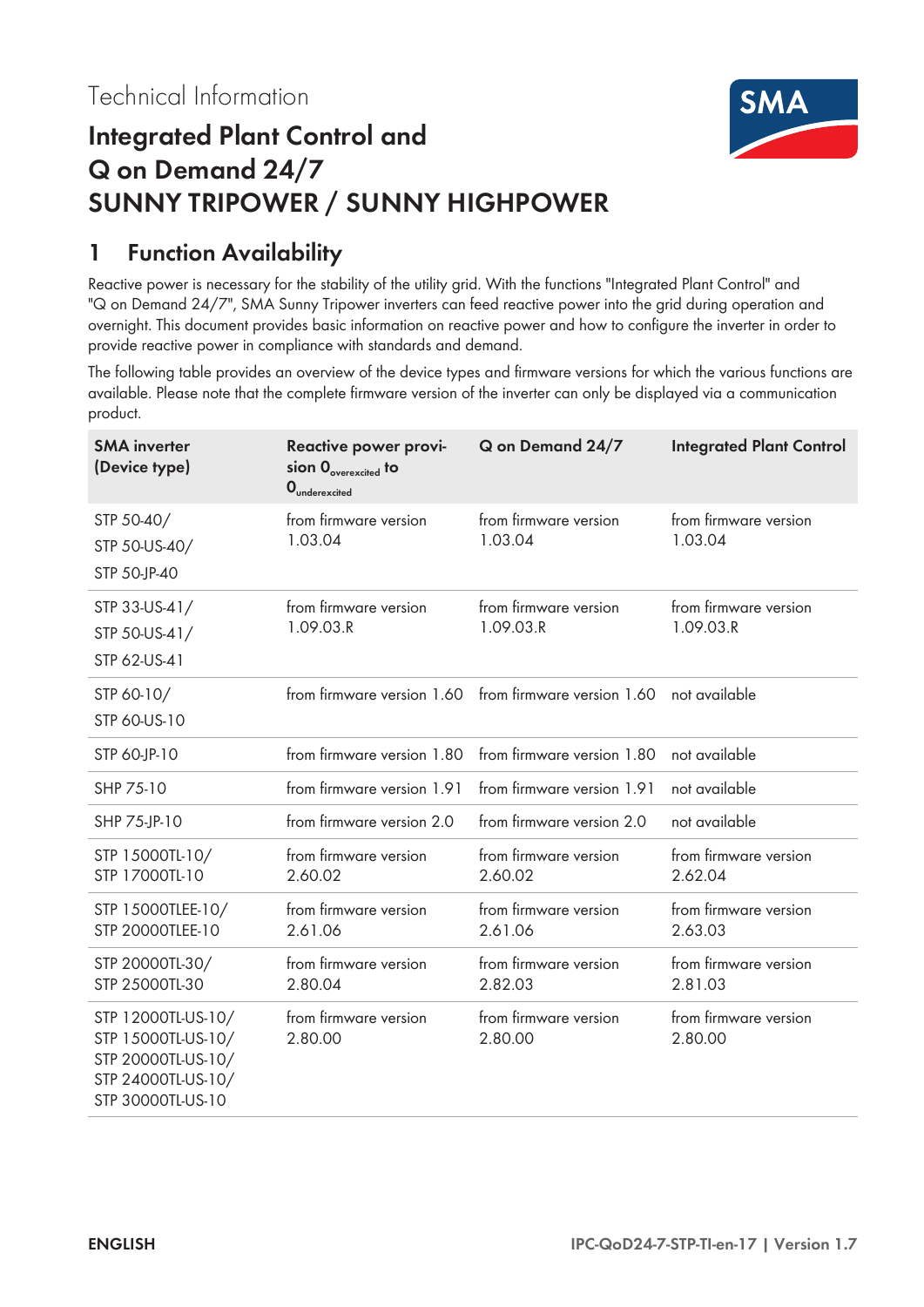### **2 Definition of Active Power, Reactive Power and Apparent Power**

Electrical power is the product of current and voltage. While current and voltage have stable values with direct current, the strength and the direction of both current flow and voltage change regularly in alternating current. In the utility grid, current and voltage have a sinusoidal progression, meaning that their product, electrical power, is also sinusoidal. In DC systems, the sign of the power indicates the direction in which the electrical energy, in the form of active power, is transported. In general, this also applies in an AC circuit. However, the power may not always be constantly positive or constantly negative, but rather its sign can fluctuate periodically, causing the power to oscillate back and forth. This oscillating power does not do any work and is therefore referred to as reactive power. The time delay between the current and voltage curve - the so-called phase shift - is a value which is easy to measure and characteristic of the relationship between active power and reactive power at the point under consideration in the electric circuit.

### **2.1 Active Power P**

With no phase shift between the progression of current i(t) and voltage v(t) over time, both always have the same sign and simultaneously reach their maximum and minimum values. The power oscillates between zero and the positive maximum value. Averaged over time, this results in a positive power value P (unit: W; watt) and only active power P is generated. This behavior only occurs when ohmic loads are the only loads in the electric circuit. In a real utility grid, however, the line inductances and capacitances alone result in the active power always being accompanied by a small amount of reactive power.



Figure 1: Pure active power: current and voltage are in phase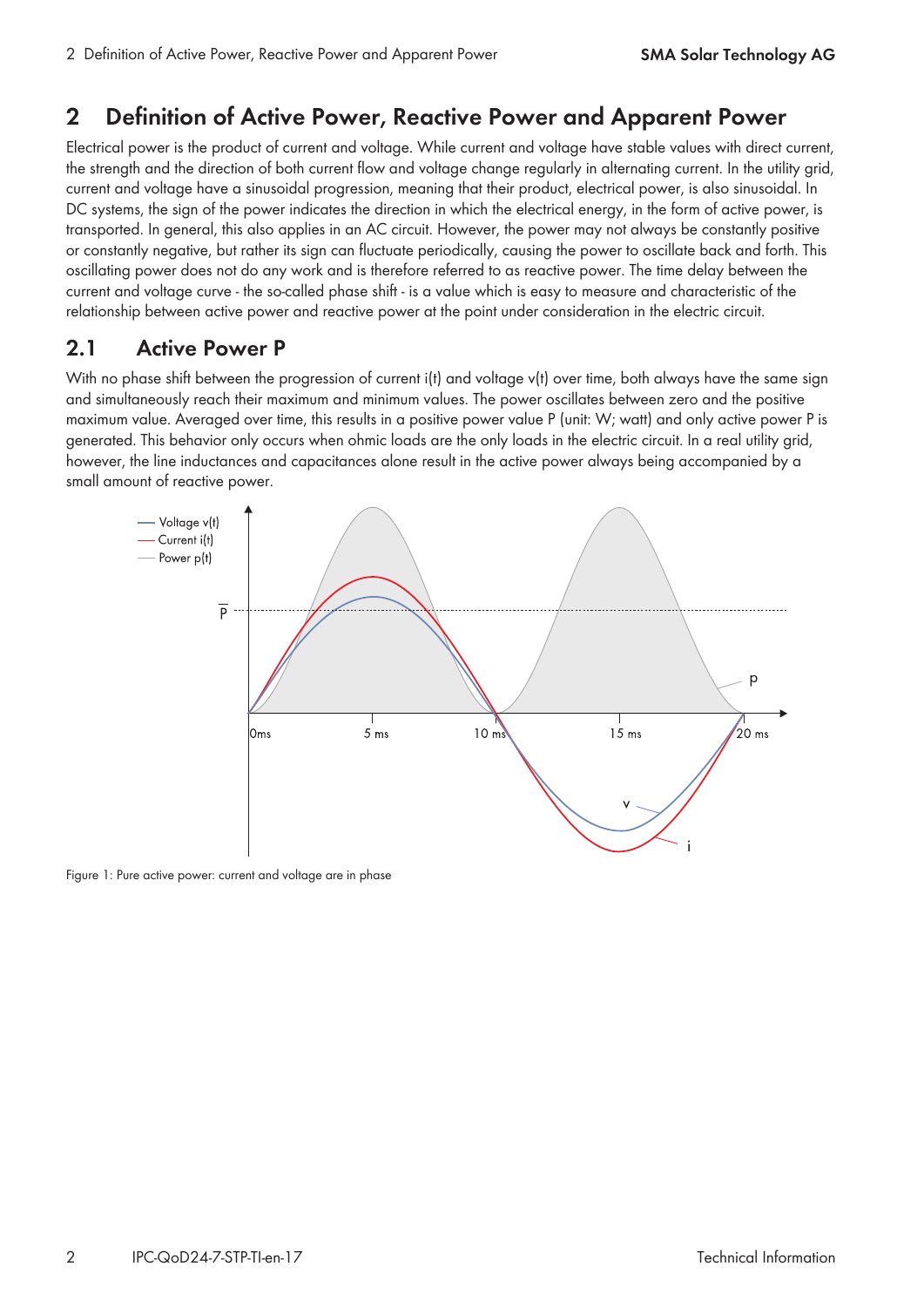### **2.2 Reactive Power Q**

With a phase shift phi of 90°, the maximum current occurs precisely when the voltage crosses zero, resulting in the power oscillating between positive and negative values. The average over time is therefore zero. This is known as pure reactive power Q (unit: Var, from the French volt-ampère-réactif), which moves "back and forth" in the lines.



Figure 2: Pure reactive power: current and voltage are out of phase by 90°

### **2.3 Apparent Power S**

In real AC circuits, there is a mix of active power and reactive power. This behavior occurs if there are lagging or leading loads in the utility grid. The shift between current and voltage is denoted by the displacement power factor cos φ.



Figure 3: In real AC grids, current and voltage are slightly out of phase and reactive power occurs together with active power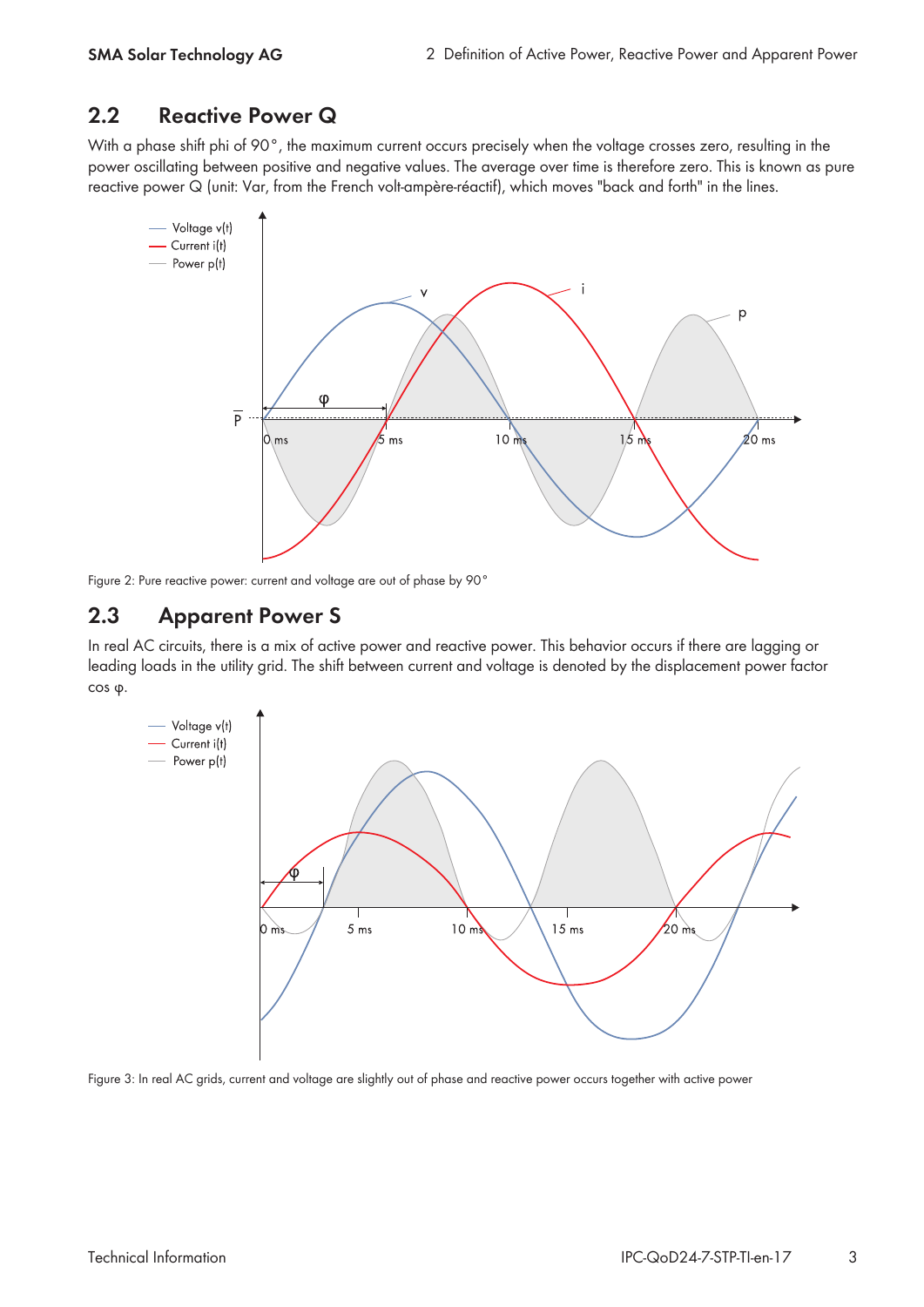#### **Calculating Apparent Power**

The sum of active power and reactive power is the so-called apparent power S (unit: VA; volt-ampère). It should be noted that the values are not simply added arithmetically, rather the geometric sum must be calculated: active and reactive power form the adjacent and opposite sides of a right-angled triangle respectively, the hypotenuse corresponds to the apparent power. The cosine of the angle between the active power and the apparent power is the displacement power factor.



Figure 4: Geometric addition of active and reactive power

### **2.4 Reactive Power Compensation and Control with Sunny Tripower**

#### **Compensating for Reactive Power Demand with Q on Demand 24/7**

Leading or lagging loads (e.g. cables, transformers) require reactive power. Transporting reactive power from the power plant to the load places a burden on the utility grid. It is therefore expedient to install a compensation system that provides reactive power at sites where there are many leading or lagging loads. In order to ensure the stability of the utility grid, grid operators demand that energy producers participate in reactive power compensation. A PV system can complement or replace such a compensation system.

Due to their design, large PV farms have a certain demand for reactive power that can be compensated for with Sunny Tripower inverters. At the same time, Sunny Tripower inverters can make reactive power available for the utility grid. Compensation can take place both during and outside of feed-in operation via the "Q on Demand 24/7" function. Via this function, the Sunny Tripower inverter provides reactive power for the PV farm equipment without placing an appreciable burden on the utility grid.

#### **Controlling the Q(V) Characteristic Curve with Integrated Plant Control**

The Sunny Tripower inverter can provide reactive power to the utility grid with the "Integrated Plant Control" function. The grid operator specifies via which process the inverter is to provide reactive power to the utility grid. In many cases, the grid operator will request control in accordance with a Q(V) characteristic curve.

SMA inverters with "Integrated Plant Control" are capable of reproducing this Q(V) characteristic curve without performing any measurement at the grid-connection point. The inverter can automatically compensate for equipment installed between the inverter and the grid-connection point.

The function "Integrated Plant Control" is not capable of compensating for irregular or fluctuating reactive power demands due to, for example, connected machinery, if the machinery is connected between the inverters and the gridconnection point. If the machinery is connected directly at the grid-connection point, it is possible to dynamically determine the additional reactive power demand of the machines using additional measurement equipment and then to provide this value as an offset to the Q(V) control.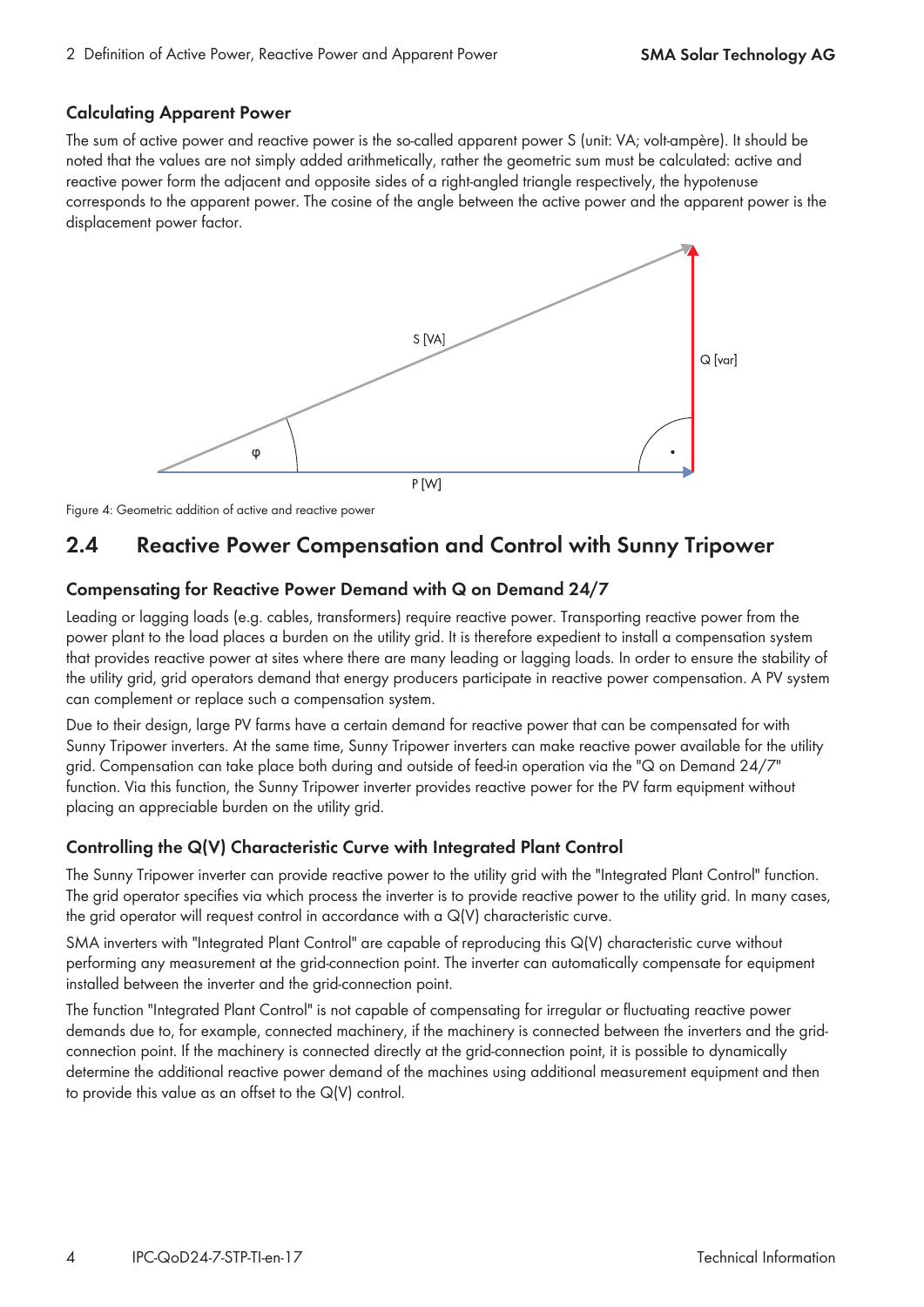## **3 Design of PV Farms**

### **3.1 Typical PV Farm with Central PV Farm Control**

Decentralized PV farms must be able to control the flow of reactive power. It is not sufficient for each inverter to comply with the characteristic specified by the grid operator, because all of the equipment (lines, transformers, switchgear, etc.) has an influence on the characteristic curve of the PV power plant as a whole.



Figure 5: Example of a Q(V) characteristic curve specified by the grid operator

For this reason, the central PV farm control records the most important grid values at the grid-connection point and compares these with the characteristic curve specified by the grid operator. When deviations occur, a corrected uniform setpoint for reactive power is transmitted to the inverters which then ensures that the specified characteristic is achieved.



Figure 6: PV farm with central PV farm control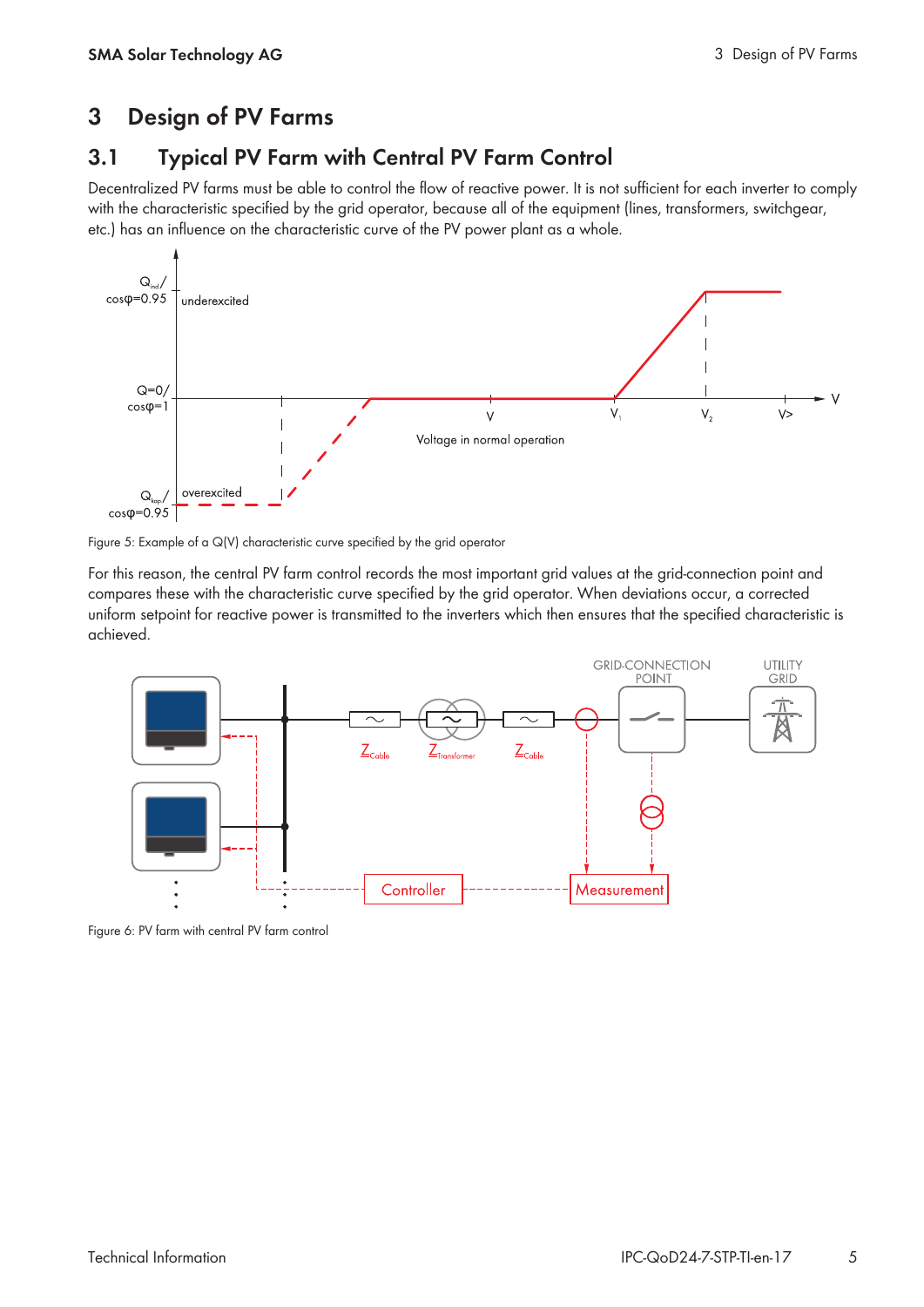## **3.2 PV Farm with Integrated Plant Control**

The "Integrated Plant Control" function enables each inverter within a group of several inverters to determine its own individual contribution, in order that the necessary reactive power can be provided at the grid-connection point. Each inverter in the group compensates for the impedance influences of the cables and of the transformer.



Figure 7: PV Farm with Integrated Plant Control

#### **Advantages of Integrated Plant Control**

- Economical: no additional costs for central farm control gear, measured value recording at the grid-connection point, fast data transmission or the installation and commissioning of these.
- Grid friendly: adherence to the characteristics desired by the grid operator even in the presence of very rapid changes in grid voltage.
- Clear and simple: simplifies system design and maintenance. Inverter parameterization is calculated via the Sunny Design design software.
- Secure: redundancy through individual integration and one-off parameterization of each inverter.
- Flexible: the grid characteristics of even small PV systems having two or more inverters can be optimized inexpensively. Existing PV systems can be updated via a software update.

#### **i** | Functionality of Integrated Plant Control

Despite the utmost care in the creation of the Integrated Plant Control function, SMA Solar Technology AG does not accept any statutory warranty for the functionality of "Integrated Plant Control".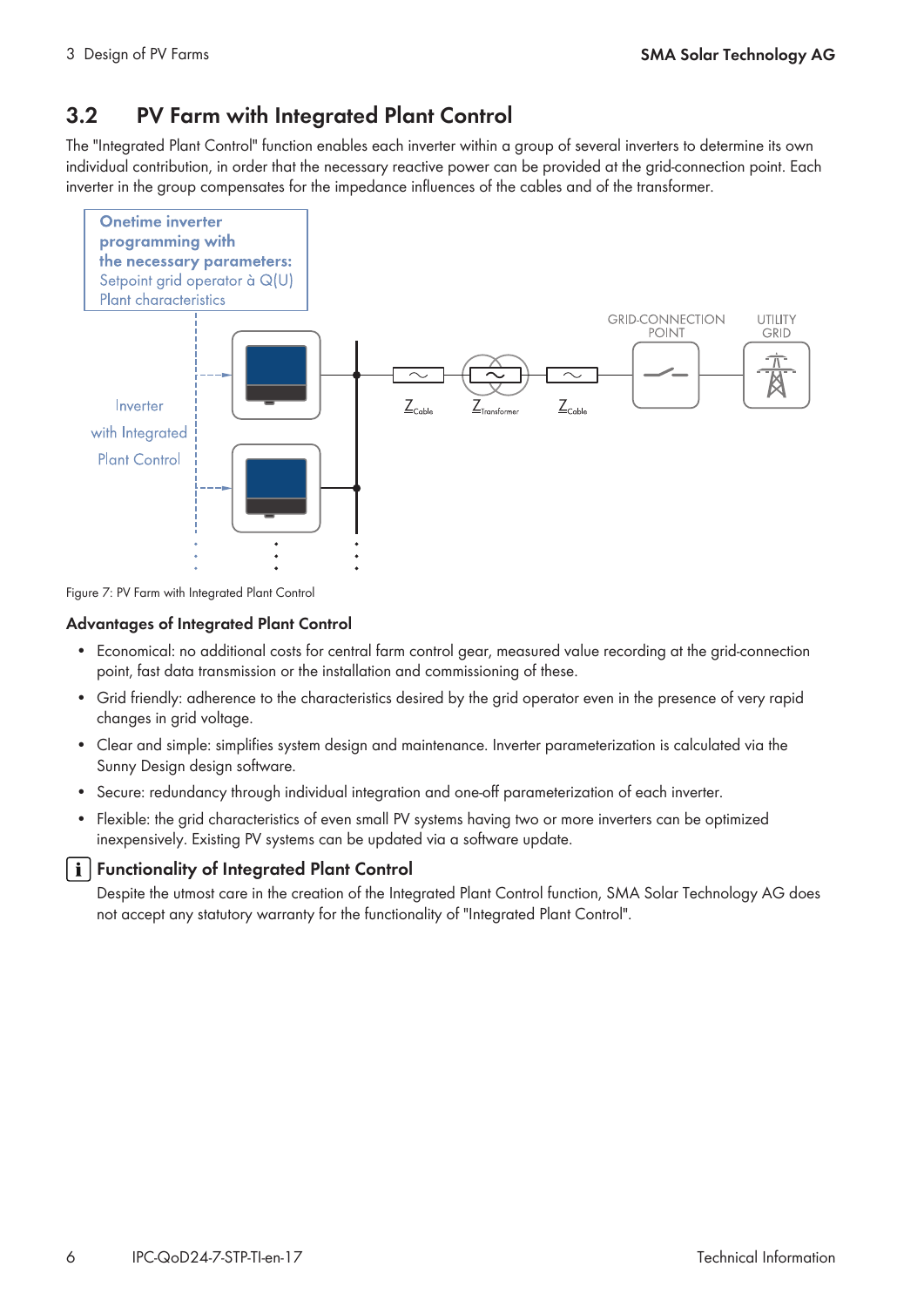## **4 Integrated Plant Control Configuration**

In order to operate PV systems with Integrated Plant Control, the following settings are necessary:

- 1. The individual design of the PV system with all of its essential equipment must be entered in order that each inverter can calculate its own individual influence on the grid-connection point.
- 2. The desired characteristic at the grid-connection point (generally specified by the grid operator) must be set.

## **4.1 Determining the Key Values of the System**

In order to determine the parameter settings at the inverter, the equipment between the inverter terminals and the gridconnection point must be characterized. Determine the following key values:

#### **Lines used**

- Line material
- Cross section
- Line length

#### **MV transformer**

- Nominal apparent power  $(S_{N})$
- Impedance voltage  $(u_k)$
- Short-circuit impedance loss at nominal power  $(P_k)$

#### **MV transformer values**

The required MV transformer values are usually to be found on the type label or in the datasheet. If these are not available, contact the manufacturer.

### **4.2 Entering the Key Values in Sunny Design**

A detailed manual for Sunny Design is to be found at [www.SMA-Solar.com](http://www.SMA-Solar.com). Proceed as follows to enter the key values in Sunny Design:

- 1. Open Sunny Design and log in as a user.
- 2. Create a new project.
- 3. Enter the project data.
- 4. Under **Project data**, select the option **Carry out optimized reactive power adjustment with Integrated Plant Control**.

| Voltage level*<br><b>Medium voltage</b><br>Low voltage                      | System type*<br>Decentralized inverters (SMC, STP)<br>$\circledcirc$<br>Central inverters (SC) |                  |
|-----------------------------------------------------------------------------|------------------------------------------------------------------------------------------------|------------------|
| Medium voltage*                                                             | Inverter grid connection*                                                                      | Conversion ratio |
| κV<br>20.0                                                                  | 230V (230V / 400V)<br>$\overline{\phantom{a}}$                                                 | 50.0             |
| Carry out optimized reactive power adjustment with Integrated Plant Control |                                                                                                |                  |

- 5. Select the button [**Configure the PV system**].
- 6. Select the PV arrays and inverters used from the menu.
- 7. Select the button [**Wire Sizing**].
- 8. If there is a project sub-distribution (LV3) available, select the option **Project subdistribution available (LV3)** from the **Overview** window.
- 9. In the **Overview** window, select the option **Medium-voltage line and MV transformer available (MV)**.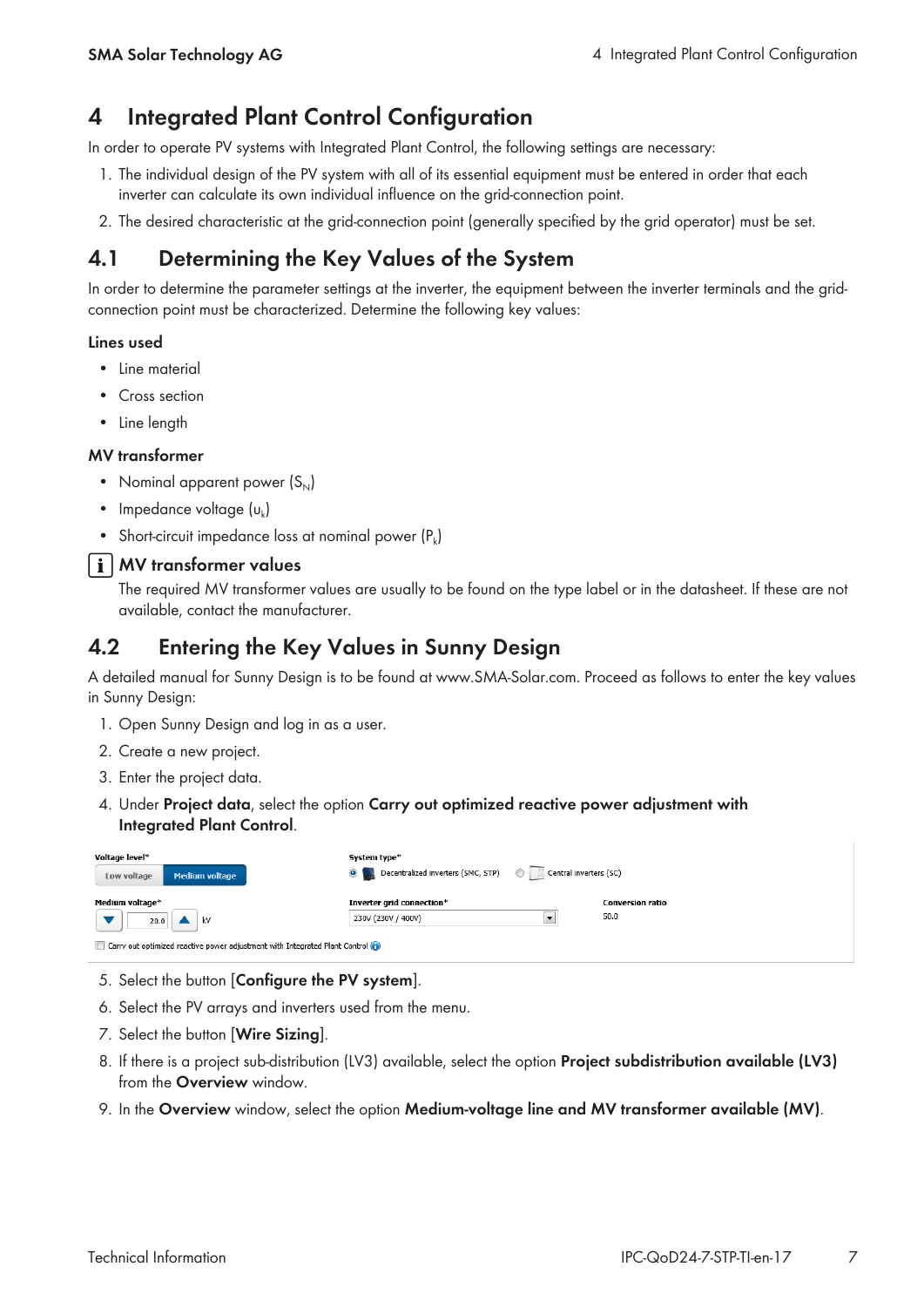| Configuration                                                                                                                                                                                               |                |               |                                        |                                                                       |         |                          |                                                                                 |                        |           |
|-------------------------------------------------------------------------------------------------------------------------------------------------------------------------------------------------------------|----------------|---------------|----------------------------------------|-----------------------------------------------------------------------|---------|--------------------------|---------------------------------------------------------------------------------|------------------------|-----------|
| DC cables<br>$\bullet$                                                                                                                                                                                      | C Lines LV1    | C Lines LV2   | <b>O</b> MV line<br>$\bullet$ Line LV3 |                                                                       |         |                          |                                                                                 |                        |           |
| MV transformer @                                                                                                                                                                                            |                |               |                                        |                                                                       |         |                          |                                                                                 |                        |           |
| Nominal apparent power $(S_N)$<br>170.00<br>$\overline{\left\langle \right\rangle }$<br>kVA<br>↘<br>Impedance loss in case of short-circuit at nominal power $(P_k)$<br>$\rightarrow$<br>≺<br>l w<br>2010.0 |                |               | ≺<br>R/X<br>0.309                      | Impedance voltage (uk)<br>$\frac{9}{6}$<br>4.00<br>$\mathcal{P}$      |         |                          | Line resistance<br>$11.1 \text{ m}\Omega$<br>Inductance<br>$36 \text{ m}\Omega$ |                        |           |
| Medium-voltage cable (MV transformer to grid-connection point)                                                                                                                                              |                | Single length |                                        |                                                                       |         |                          |                                                                                 |                        |           |
|                                                                                                                                                                                                             | Cable material |               | <b>Cross section</b>                   | Line resistance                                                       | Current | Voltage                  | Voltage drop                                                                    | <b>Rel. power loss</b> |           |
|                                                                                                                                                                                                             | Copper         | 100.00 m      | $6 \, \text{mm}^2$                     | $R: 0.115$ m $\Omega$<br>$X1$ : 0.003 mΩ<br>$XC: 42.441 \Omega$       |         | $3 \sim 20000 \text{ V}$ |                                                                                 | 0.00%                  |           |
|                                                                                                                                                                                                             | L1             |               |                                        | $R: 0.115$ m $\Omega$<br>$Xi$ : 0.003 mΩ<br>X <sub>C</sub> : 42.441 Ω | 0.72A   | 20000 V                  | $0.1$ mV                                                                        | 0.00%                  |           |
| <b>IntegratedPlantControl</b>                                                                                                                                                                               | L2             |               |                                        | $R: 0.115$ m $\Omega$<br>$X_1$ : 0.003 mΩ<br>$Xc: 42.441 \Omega$      | 0.72A   | 20000 V                  | $0.1$ mV                                                                        | 0.00%                  | $\bullet$ |

- ☑ The tabs for entering the information on the lines and the MV transformer are activated in the Configuration area.
- 10. Enter the key values for the cables used in the tabs **Lines LV1**, **Lines LV2** and **Lines LV3**.
- 11. In the tab **MV transformer**, enter the key values for the MV transformer.
- 12. In the window **Next steps**, select the button [**Download parameters**].

| Next steps                                                                                                                                                        |                            |                               |
|-------------------------------------------------------------------------------------------------------------------------------------------------------------------|----------------------------|-------------------------------|
| In the next step you can add communication products for PV system monitoring, PV system management, and visualization<br>of key PV system data to your PV system. |                            |                               |
|                                                                                                                                                                   | <b>Download parameters</b> | <b>Plan System Monitoring</b> |

☑ The tabs for entering the information on the lines and the MV transformer are activated in the Configuration area.

|    |                                    | R                  |                                                                                           |              |                        |        | G    | н |                                                                                                                    |
|----|------------------------------------|--------------------|-------------------------------------------------------------------------------------------|--------------|------------------------|--------|------|---|--------------------------------------------------------------------------------------------------------------------|
|    | Project                            | Neues Projekt 1    |                                                                                           |              |                        |        |      |   |                                                                                                                    |
|    |                                    |                    |                                                                                           |              |                        |        |      |   |                                                                                                                    |
| 3. |                                    |                    | Inverter parameters for optimized reactive power adjustment with Integrated Plant Control |              |                        |        |      |   |                                                                                                                    |
|    |                                    |                    |                                                                                           |              |                        |        |      |   |                                                                                                                    |
| 5  |                                    |                    |                                                                                           | IPV system i | Impedance compensation |        |      |   |                                                                                                                    |
| 6. | Subproject                         | Inverter           |                                                                                           |              |                        |        |      |   | Serial numbe Rated appare Ohmic resist Inductive resi: Capacitive resistance for impedance compensation $[\Omega]$ |
|    | Teilprojekt 1                      |                    |                                                                                           |              |                        |        |      |   |                                                                                                                    |
| 8  |                                    | 1 x STP 17000TL-10 |                                                                                           | 34.00        | 0.0208                 | 0.0465 | 42.4 |   |                                                                                                                    |
| 9  |                                    | 1 x STP 17000TL-10 |                                                                                           | 34.00        | 0.0184                 | 0.0463 | 42.4 |   |                                                                                                                    |
| 10 |                                    |                    |                                                                                           |              |                        |        |      |   |                                                                                                                    |
|    | Impedance compensation switched on |                    |                                                                                           |              |                        |        |      |   |                                                                                                                    |
| 12 |                                    |                    |                                                                                           |              |                        |        |      |   |                                                                                                                    |
| 13 |                                    |                    |                                                                                           |              |                        |        |      |   |                                                                                                                    |

#### **Parameter Description**

| Parameter name for BLUETOOTH or<br>Speedwire/Webconnect | <b>Parameter name</b><br>with RS485 | <b>Description</b>                                          |
|---------------------------------------------------------|-------------------------------------|-------------------------------------------------------------|
| Rated apparent power of all inverters                   | Plnt.VARtg                          | Rated apparent power of all inverters [kVA]                 |
| Ohmic resistance for impedance compensa-<br>tion        | ImpCpn.OhmRis                       | Ohmic resistance for impedance compensa-<br>tion $[\Omega]$ |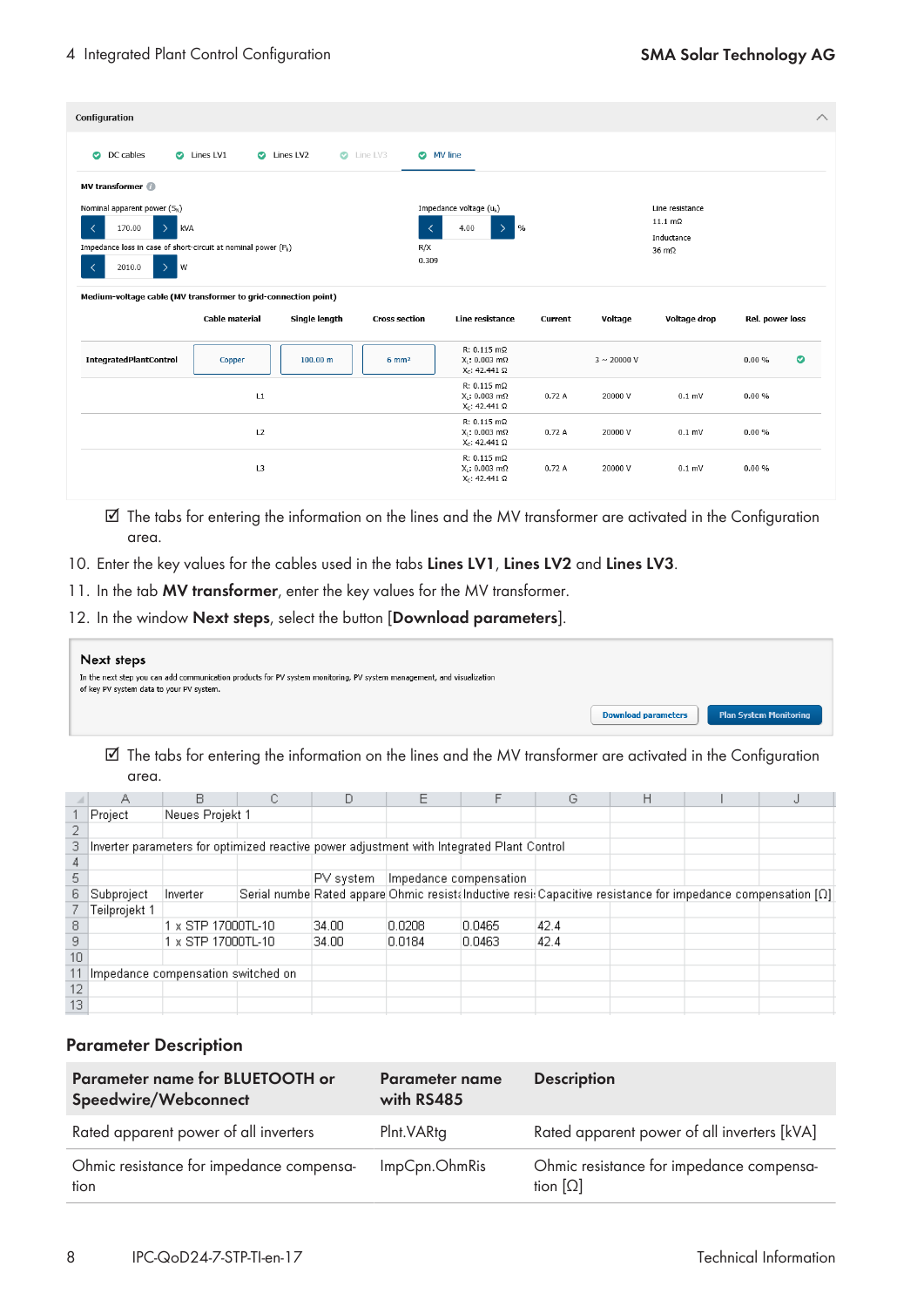| <b>Parameter name for BLUETOOTH or</b><br>Speedwire/Webconnect | Parameter name<br>with RS485 | <b>Description</b>                                            |
|----------------------------------------------------------------|------------------------------|---------------------------------------------------------------|
| Inductive resistance for impedance compen-<br>sation           | ImpCpn.IndRis                | Lagging resistance for impedance compensa-<br>tion $[\Omega]$ |
| Capacitive resistance for impedance com-<br>pensation          | ImpCpn.CapacRis              | Leading resistance for impedance compensa-<br>tion $[\Omega]$ |
| Impedance compensation switched on                             | ImpCpn.IsOn                  | Impedance compensation switched on                            |

## **4.3 Changing Inverter Operating Parameters**

Always change operating parameters as described in this section. Some function-sensitive parameters can only be viewed and changed by qualified persons (for further information on changing parameters, refer to the manual of the communication product). The operating parameters of the inverter are set to certain values by default. To optimize inverter operation, you can change the operating parameters using a communication product.

#### **Requirements:**

- ☐ Depending on the type of communication, a computer with BLUETOOTH or Ethernet interface must be available.
- ☐ A communication product corresponding to the type of communication used must be available.
- $\Box$  The inverter must be registered in the communication product.
- $\Box$  The changes to the grid-relevant parameters must be approved by the responsible grid operator.
- ☐ For changing the grid-relevant parameters, the SMA Grid Guard code must be available (see "Application for SMA Grid Guard Code" at [www.SMA-Solar.com\)](http://www.SMA-Solar.com).

#### **NOTICE**

#### **Restricted function of Integrated Plant Control as a result of incorrect settings**

If the required parameters for Integrated Plant Control are incorrectly calculated or if the parameters are entered incorrectly in the inverter, the Integrated Plant Control function is restricted. SMA Solar Technology AG does not accept liability for incorrect entries made by customers.

• For error-free functioning of Integrated Plant Control, the system must be modeled correctly using Sunny Design.

#### **Procedure:**

- 1. Call up the user interface of the communication product or software and log in as **Installer** or **User**.
- 2. Enter the SMA Grid Guard code.
- 3. Select and set the required parameter.
- 4. Save settings.

#### **Storage of Documentation**

The system settings should be properly documented and stored so that they can be easily retrieved.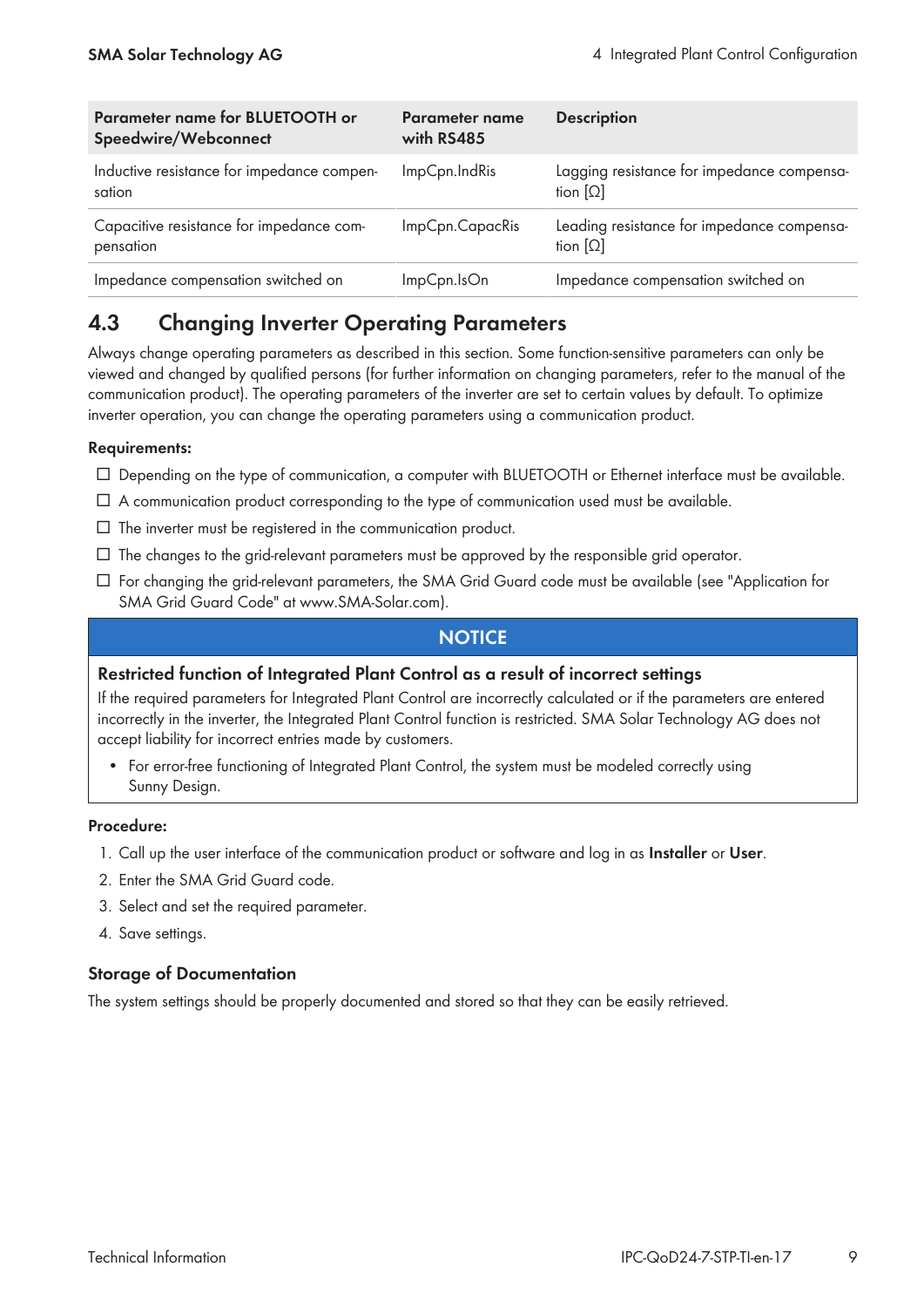Example:

| Device type and<br>serial number | PV system                                                | Impedance compensation                                       |                                                                |                                                                |  |
|----------------------------------|----------------------------------------------------------|--------------------------------------------------------------|----------------------------------------------------------------|----------------------------------------------------------------|--|
|                                  | <b>Rated apparent</b><br>power of all inverters<br>[kVA] | Ohmic resistance<br>for impedance<br>compensation $[\Omega]$ | Lagging resistance<br>for impedance<br>compensation $[\Omega]$ | Leading resistance<br>for impedance<br>compensation $[\Omega]$ |  |
| STP 17000TL-10<br>0123456780     | 580                                                      | 0.0062                                                       | 0.012                                                          | 35.6463                                                        |  |
| STP 17000TL-10<br>0123456781     | 580                                                      | 0.0062                                                       | 0.012                                                          | 35.6463                                                        |  |
| STP 17000TL-10<br>0123456782     | 580                                                      | 0.0062                                                       | 0.012                                                          | 35.6463                                                        |  |
| STP 10000TL-10<br>0123456783     | 580                                                      | 0.0048                                                       | 0.0119                                                         | 35.6463                                                        |  |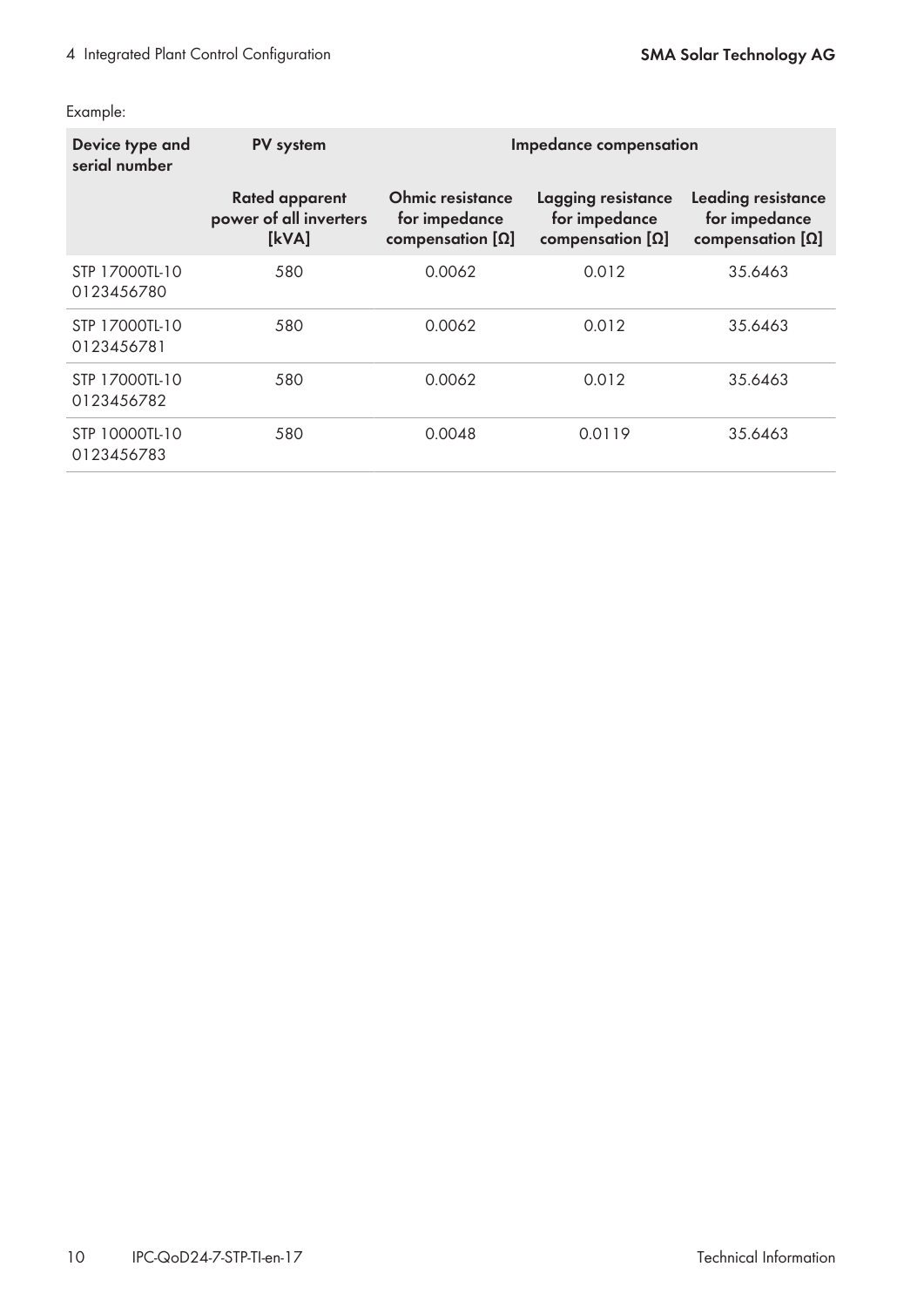## **5 Q on Demand 24/7**

With the "Q on Demand 24/7" function, the inverter remains connected to the utility grid overnight and is supplied with power via the utility grid in order that it can provide reactive power. When connected overnight, the inverter only draws an insignificant amount of active power from the utility grid to supply its internal assemblies.

The inverter can provide up to 100% of its power as reactive power. The provision of reactive power during feed-in operation leads to a reduction of the feed-in power. This means that at 100% reactive power, the feed-in power is 0%.

If the inverter is disconnected from the utility grid outside of feed-in operation, the "Q on Demand 24/7" function is not active. The "Q on Demand 24/7" function can only be restarted once there is sufficient PV power at the DC inputs of the inverter, meaning that the inverter can briefly switch back to feed-in operation at least once.



| Figure 8: Extension of the operating range and the thresholds of a Sunny Tripower through the "Q on Demand 24/7" function |  |  |  |
|---------------------------------------------------------------------------------------------------------------------------|--|--|--|
|---------------------------------------------------------------------------------------------------------------------------|--|--|--|

| <b>Position</b> | <b>Designation</b>                                                                          |
|-----------------|---------------------------------------------------------------------------------------------|
| (1)             | Normal operating range of the inverter                                                      |
| (11)            | Extended operating range with $\cos$ phi = 0 (overexcited) to $\cos$ phi = 0 (underexcited) |
| (III)           | Reactive power provision outside of feed-in operation                                       |

#### **Activating "Q on Demand 24/7" via Sunny Explorer**

You can activate the "Q on Demand 24/7" function via Sunny Explorer as described in the following. With Sunny Tripower 60 devices, this function can only be activated via the LCS tool, not Sunny Explorer. To activate "Q on Demand 24/7" in a Sunny Tripower 60 device, proceed as described in the next section.

The general setting of the grid management service (e.g. cos(phi) setpoint or Q(V) characteristic curve) can not be fully set independently of the "Q on Demand 24/7" function via the relevant parameters - "Q on Demand 24/7" only permits Q specifications. It is to be noted here that certain settings can have an influence on other grid-support settings and functions.

This means that if the "Q on Demand 24/7" function" is active, no other grid-supporting functions (e.g. cos Phi) are possible between day- and night operation of the inverter. Should an independent reactive power provision be desired between day- and night operation, the reactive power provision must be communicated to the inverter via a superordinate control unit.

Currently, the provision of reactive power can only be read off via the phase currents and phase voltages in the instantaneous values (**Instantaneous values > AC-side > phase currents / phase voltages**) or requested via Modbus.

#### **Requirement:**

☐ The SMA Grid Guard code must be available (see "Application for SMA Grid Guard Code" at www.SMA-Solar.com).

#### **Procedure:**

1. Start Sunny Explorer.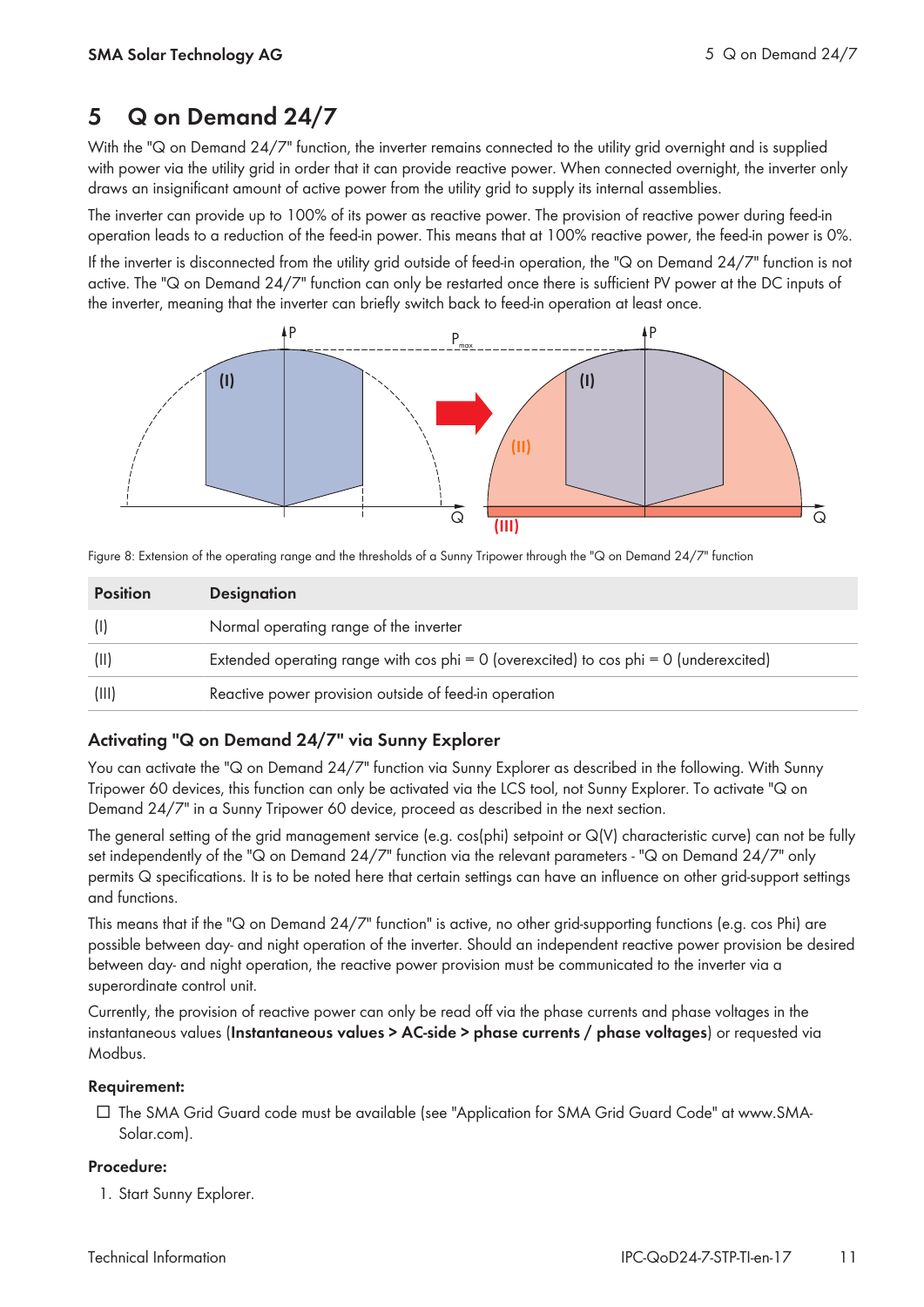#### 2. Log in as **Installer**.

- 3. Select **Options > SMA Grid Guard ...**.
- 4. Enter the SMA Grid Guard code.
- 5. Select the relevant device in the System tree.
- 6. Select the tab **Settings** in the device menu.
- 7. Select [**Edit**].
- 8. Select the parameter group **System and device control system > Inverter > Configuration of the static voltage stability**.
- 9. Set the parameter **Operating mode of the static voltage stability** to the desired operating mode. When doing so, note that for "Q on Demand 24/7", none of the operating modes with cos Phi may be selected.
- 10. Select the parameter **Operating mode of the static voltage stability for Q on demand** and set this to the desired operating mode also.
- 11. Depending on the selection of the static voltage stability operating mode, set the parameters associated with the selected operating mode (e.g. the reactive power / voltage characteristic curve Q(V) with or without data points or the reactive power setpoint Q).
- 12. Select [**Save**].

#### **Activating "Q on Demand 24/7" via LCS Tool**

#### **Procedure:**

- 1. Contact Service and request the form "Settings request form for STP 60-10 / STP 60-10-US".
- 2. In the form under **Auxiliary Support Settings > Basic Settings > Night Mode**, enter a 1 in the column **Value**.
- 3. In the form under **Auxiliary Support Settings > Basic Settings > ModeSelect**, enter the desired operating mode in the column **Value**. When doing so, please note that for the "Q on Demand 24/7" function, only one of the operating modes 1: Q(V), 2: Q(P), 3: Q(S), 4: Q(T) or 5: Qext may be entered. The operating modes 6, 7, 8 and 9 are not compatible with the "Q on Demand 24/7" function.
- 4. Save the completed form and forward this to Service. In doing so, you are applying to obtain a configuration file with the desired parameter settings for the inverter.
- 5. Upon receipt of the configuration file, start the LCS tool.
- 6. Select the desired SMA Inverter Manager from the list.
- 7. Log in as **Installer**.
- 8. Select **Service > Grid Guard**.
- 9. In the field **Individual access code**, enter the SMA Grid Guard code.
- 10. Open **Setup > General** and select [**recommissioning**].

☑ A selection list with Inverter Managers opens.

11. Select the desired SMA Inverter Manager from the list.

☑ The LCS tool login page opens.

12. Log in as **Installer**.

☑ The Commissioning Wizard opens.

- 13. Follow the Commissioning Wizard up to the page **Grid code selection: Start by selecting a country**.
- 14. Import the configuration file supplied by Service. To do so, select  $\lceil \ \blacksquare \rceil$ .
- 15. Select the configuration file supplied by Service and select [**Open**].
	- ☑ The configuration file loads. Once the configuration file has been loaded successfully, the page **Please verify selections and commission when ready** opens.